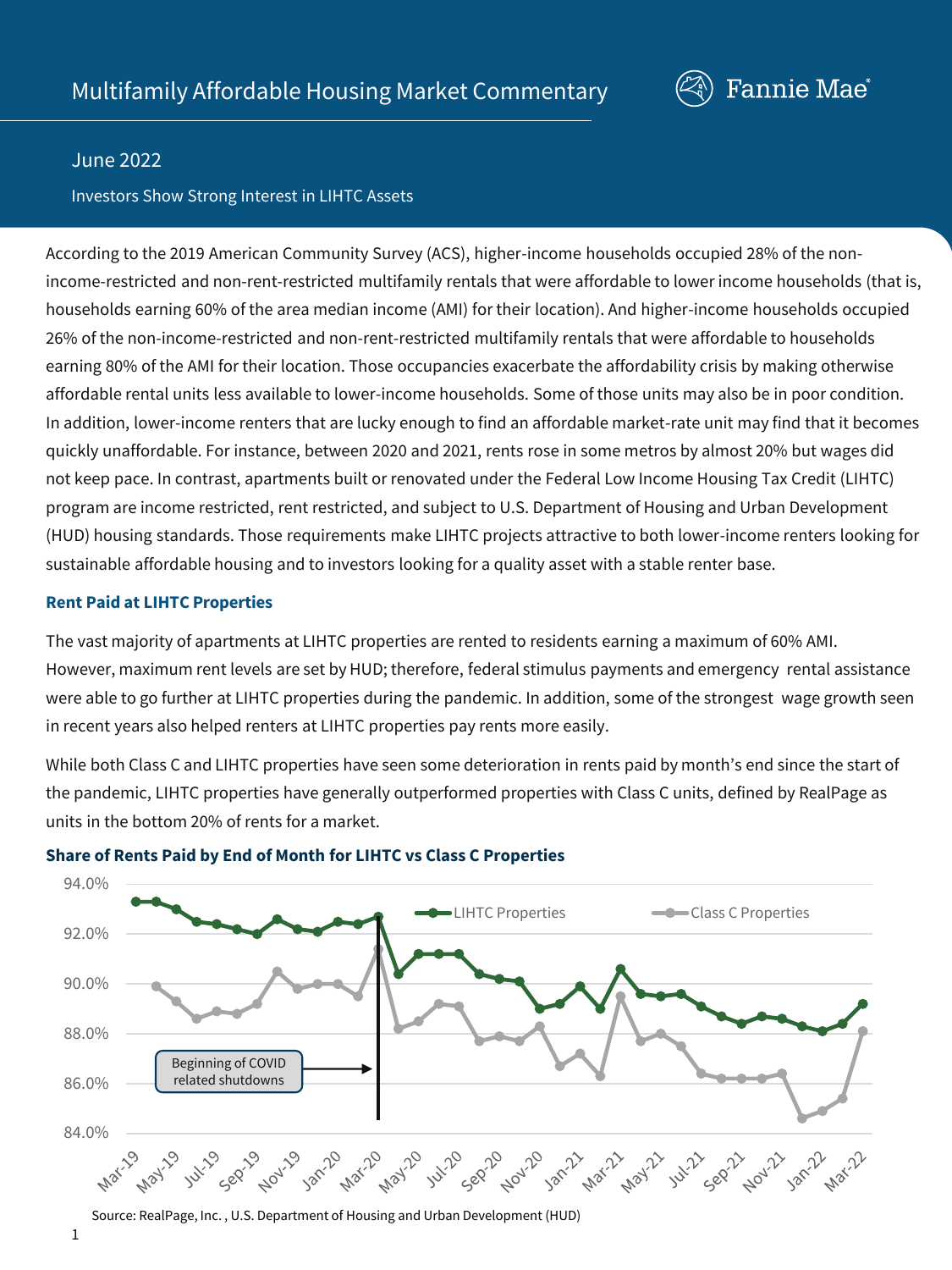Indeed, in December 2021, 88% of renters at LIHTC properties had paid their current rent by the end of the month, compared to 85% of renters at Class C properties. Since April 2019, the share of renters paying rent by month's end has been one- to three-percentage points higher at LIHTC properties than at Class C properties. This difference has not gone unnoticed by investors.

### **Strong Uptick in Sales in 2021**

CoStar breaks out sales for different types of federally assisted properties. While not a complete record of sales, the data provides insight into trends. As shown below, sales of properties assisted with LIHTC fell during the pandemic, dropping to \$4.3 billion in 2020 from \$6.8 billion in 2019. However, given the stable performance of federally assisted properties during the pandemic-induced recession of 2020, some investors flocked to this asset class in 2021. In 2021, investors purchased over \$23 billion of LIHTC properties, about 2.5 times the average annual sales volume recorded in the three years prior to the start of the pandemic. Further, there was growth in both sales of individual properties, which grew to \$5.4 billion in 2021 from \$2.6 billion in 2020, and in portfolio sales, which rose to \$17.7 billion in 2021 from just \$1.7 billion in 2020, largely due to purchases by Blackstone's Real Estate Investment Trust (BREIT). However, even excluding BREIT's purchases of LIHTC properties, portfolio sales grew to \$7.1 billion in 2021 from \$1.7 billion a year prior, indicating strong investor appetite for LIHTC properties.



### **LIHTC Properties Sales January 1, 2017 – March 31, 2022**

*Source: The CoStar Group, Inc. Note: Includes the amount of any debt assumed as part of a deal.*

### **Blackstone Creates an AffordableHousing Subsidiary**

A significant portion of the portfolio sales in 2021 came from Blackstone Real Estate, which recently launched an affordable housing company called April Housing. In 2021, BREIT closed on a \$7.9 billion acquisition from American International Group (AIG) involving approximately 80,000 units across more than 650 LIHTC properties nationwide. In addition, CoStar recorded that BREIT paid an estimated \$2.7 billion for 44 Florida LIHTC properties from Cornerstone Property, bringing about 90,000 units to April Housing. More importantly, April Housing has stated it plans to invest \$500 million in the properties over the next decade.

Ø)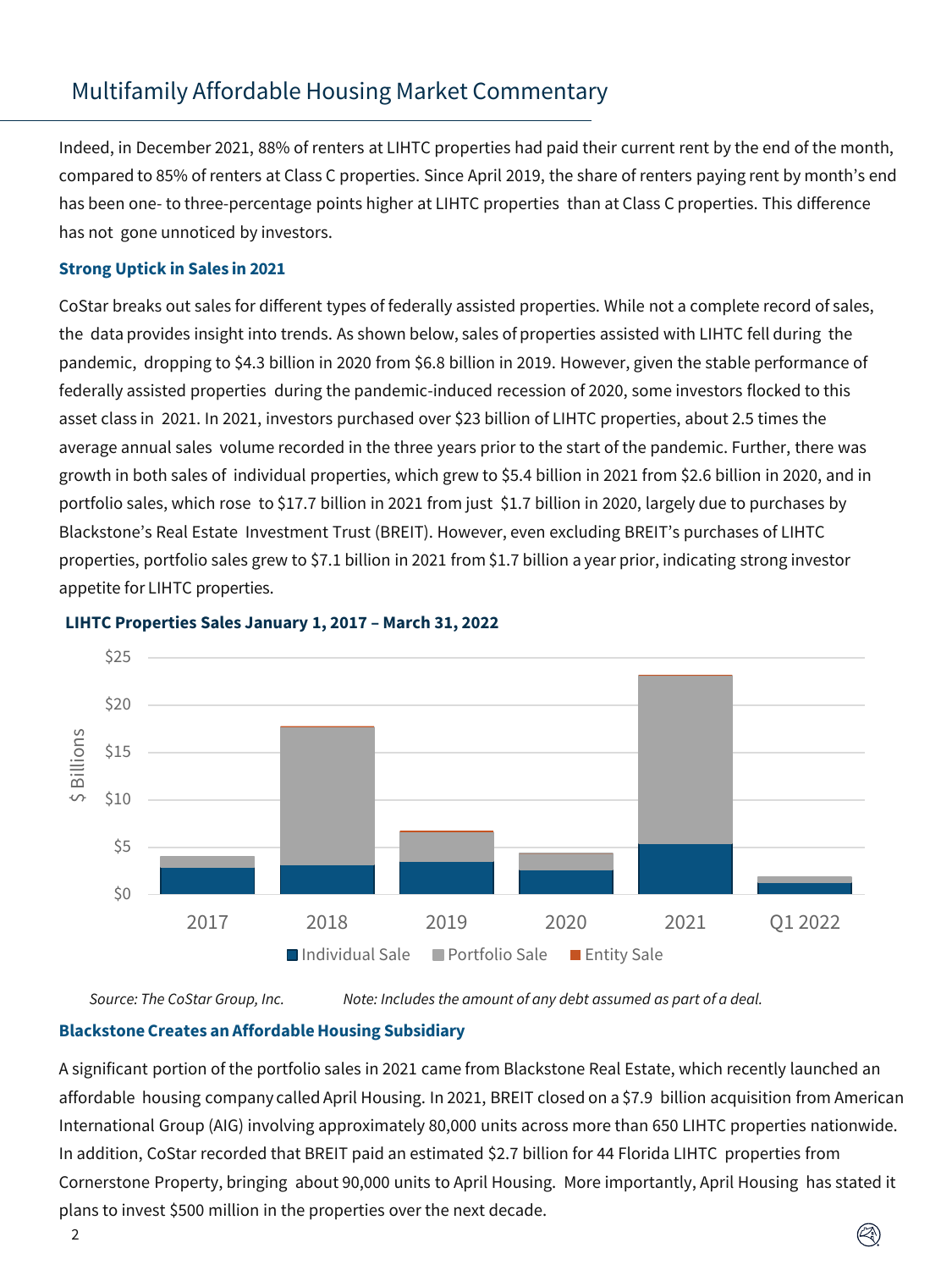#### **Cap Rates Declining**

Cap rates for LIHTC properties did not appear to be impacted by the pandemicinduced recession. As shown in the chart on the right, the average cap rate at LIHTC properties has declined by 1.0% since 2019 to 5.5% as of first quarter 2022. This is consistent with increased investor interest in this asset class.

In 2019, prior to the pandemic, the average cap rate for LIHTC properties was 6.5%, just 0.5% higher than the average cap rate for market-rate multifamily properties. The pandemic brought the average cap rate for LIHTC properties even closer. As of first quarter 2022, the 5.5% average cap rate for LIHTC properties is just 0.3% higher than that of market-rate multifamily properties. This implies that investors perceive the risk of owning a LIHTC property comparable to the risk of owning a market-rate property.

### **Cap Rate Distribution Clustered Tightly**

As shown in the chart on the right, cap rates for both LIHTC and market rate properties sold between January 2021 and March 2022 predominantly fall between 3.0% and 7.0%. In fact, 85% of cap rates for LIHTC properties fall between 3.0% and 7.0%, while 80% of market-rate properties fall in this range. In addition, 38% of cap rates for LIHTC properties fall between 3.0% and 5.0%. This percentage is comparable to the 45% recorded for market rate properties.



#### **Cap Rates for Sales of LIHTC and Market Rate Properties (Actual)**

*Source: The CoStar Group, Inc.*

*Market Rate/LIHTC based on 115,000/2,400 transactions*



 $(\mathbb{Z})$ 

**Distribution of Cap Rates (Actual) (January 2021-March 31, 2022)**

*Source: The CoStar Group, Inc. Market Rate/LIHTC based on 30,000/700 transactions*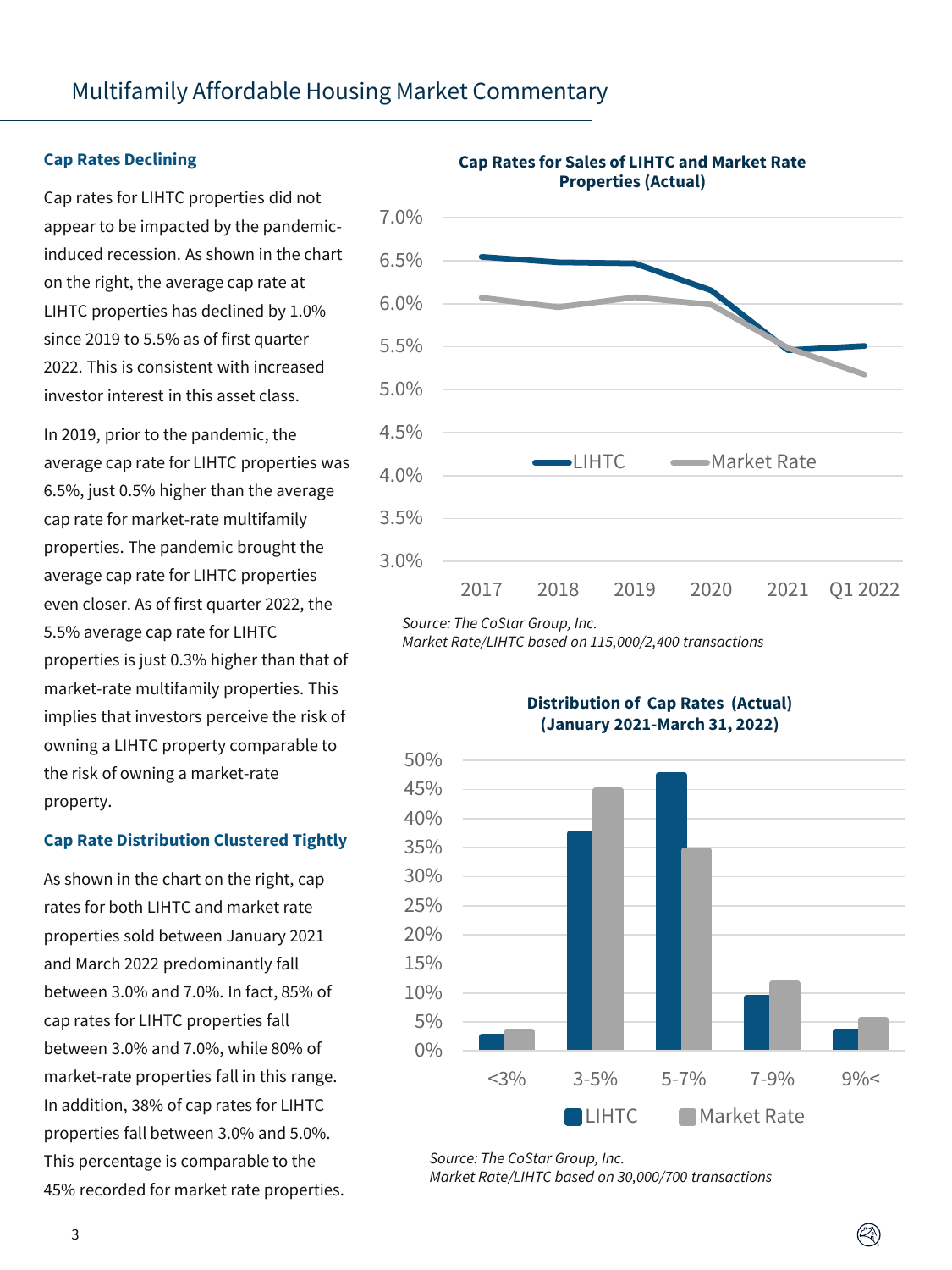### **LIHTC Continues to Add Stock…**

Given the ongoing affordability crisis and continued investor interest in this asset class, it is crucial for the LIHTC program to place as many new units into service as possible. As shown in the upper left chart below, an estimated 3.4 million units have been placed in service in just over 50,000 properties since the inception of the LIHTC program in 1987. According to the most recent release of the HUD LIHTC database as of April 2022, which includes units placed in service through 2020, approximately 3.0 million of these units in almost 42,000 properties remain in service.



### **Select Statistics for LIHTC Properties**

*Source: HUD LIHTC Database as of April 2022, includes LIHTC placed in service through 2020 Note: Code "9999" indicates that project has been completed but placed in service date is missing.* 

### **…But At A Slower Pace…**

The number of new LIHTC units placed in service annually appears to have slowed in recent years, as shown in the upper right chart above. For instance, in the five years prior to the Great Recession, which started in December 2007, just under 137,000 units were placed in service on average annually. In contrast, after the Great Recession, from 2010 to 2019, the last year for which the HUD LIHTC database has relatively complete data, fewer than 100,000 new units were placed in service on average annually. While part of the decrease may be due to a lag in reporting, high construction costs also had a negative impact on the production of affordable units.

### **…as New Construction Has Declined**

As shown in the lower right chart above, in 2004, approximately 88,000 units were placed in service in newly built properties, compared to about 44,000 units in properties that were rehabbed to keep units safe and appealing. However, since the end of the Great Recession in June 2009, the split between newly built properties and properties being rehabbed has been more even, with fewer than 60,000 new units built annually.

 $(\hspace{-0.3cm}\triangleleft\hspace{-0.3cm})$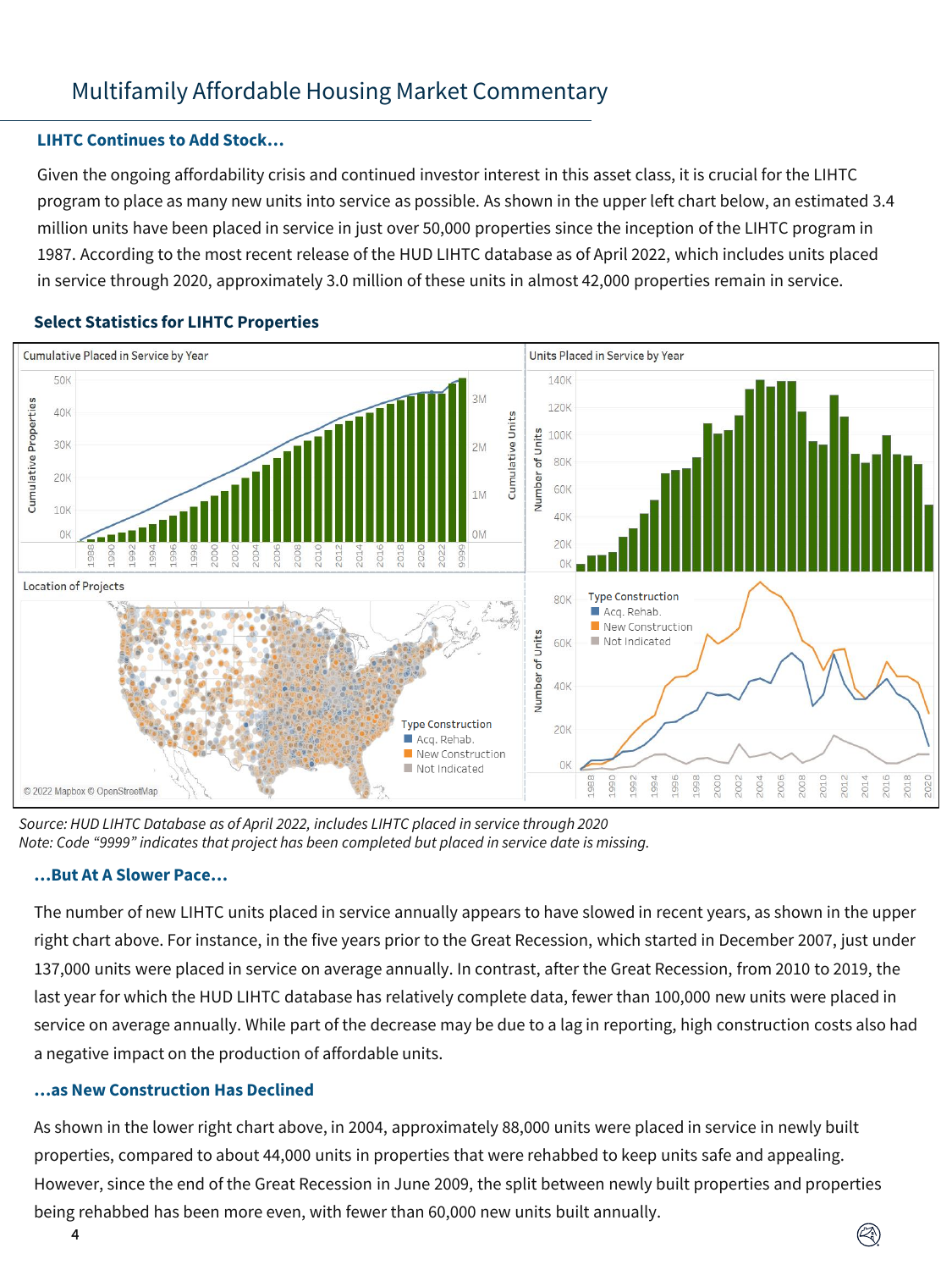### **Report Confirms Increasing Costs**

This downward trend is consistent with the findings of a recent Terner Center Report, *The Costs of Affordable Housing Production: Insights from California's 9% Low-Income Housing Tax Credit Program*, which showed that total development costs have risen dramatically in California since 2008. The report found that the average cost per unit of 9% LIHTC new construction increased from \$411,000 to \$480,000, an increase of over 17% from 2008 to 2019. The cost per square foot has grown even more dramatically, from \$451 per square foot in 2008 to \$700 per square foot in 2019, an increase of 55%. The report concluded that, in broad terms, the same amount of public subsidy is now needed to build two units at 1,000 square feet as was needed for three units just 10 years ago.

#### **Affordable Share Has Not Kept Pace**

While the Terner Center study took place in California, this increase in costs appears to have played out across the country. As shown in the left chart below, as the number of units completed annually at new market-rate properties has tripled since 2012 to almost 330,000 units, the number of new units completed at LIHTC properties appears to have fallen below 60,000 annually in recent years. As a result, only about 15% of new units under construction in recent years have been affordable, compared to about a quarter of new units prior to the Great Recession.



#### **Number of Completed Market Rate Units and New Units at LIHTC Properties**

#### **Monthly Average Asking Rent for LIHTC Units vs. Market Rate Units**



Ø)

*Source: Dodge Data & Analytics Supply Track, HUD LIHTC Database* 

**Rents Remain Affordable at LIHTC Properties**

While developers have been able to increase the number of units at new market-rate properties substantially in recent years, it has come at a cost to renters. The average rent at a market-rate apartment rate has risen by 30%, almost \$400, over the past six years to an estimated \$1,640 in 2021, according to Moody's Analytics CRE. In contrast, the average asking rent at an affordable unit at a LIHTC property has risen by about \$150 over the same time period, representing a 17% increase. LIHTC rents were at 67% of market rents in 2015 but dropped to just 60% of rents by the end of 2021. The differences are even greater at the metro level.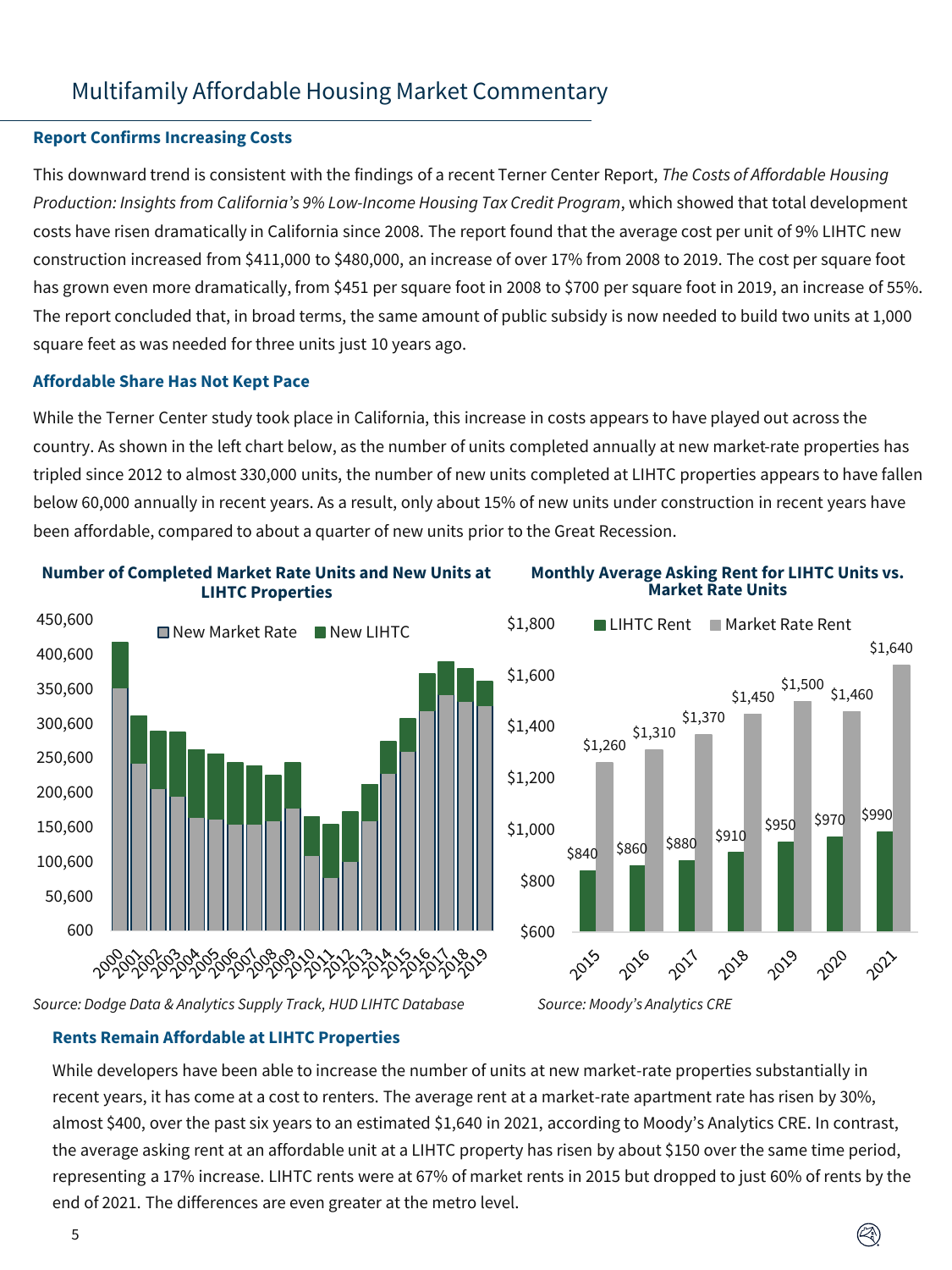### **LIHTC Rents Substantially Lower than Market Rents in Some Metros**

As might be expected, LIHTC rents are most affordable in major coastal cities. For instance, in **San Francisco, Boston**  and **Northern New Jersey**, the average asking rent for LIHTC units as of fourth quarter 2021 was 53% or less of market rent. However, as rents at market-rate properties have risen sharply over the past year, more traditionally affordable markets are also seeing a significant advantage in LIHTC rents. For instance, as shown in the chart below, **Allentown, Tampa, Orlando,** and **Charlotte** all recorded rents at LIHTC apartments that are just 58% or less of market-rate rents.

### **LIHTC Rents vs Market Rents Select Metros as of Q4 2021**



*Source: Moody's Analytics CRE* 

### **LIHTC Rents Substantially Lower than Class B/C Rents in Some Metros**

Even when comparing more affordable Class B/C units to LIHTC units, LIHTC rents can be substantially more affordable, as shown on the chart on the next page. For instance, in **Oakland, Los Angeles, Miami,** and **Boston**  average asking rent for LIHTC units as of fourth quarter 2021 was 63% or less of market rent. However, as Class B/C rents have also risen by almost 20% in some metro areas over the past year, even more traditionally affordable markets are also seeing a significant advantage in LIHTC rents over Class B/C rents. For instance, **Orlando, Tampa,**  and **Fort Lauderdale** all recorded rents at LIHTC apartments that are about 70% or less of market-rate rents.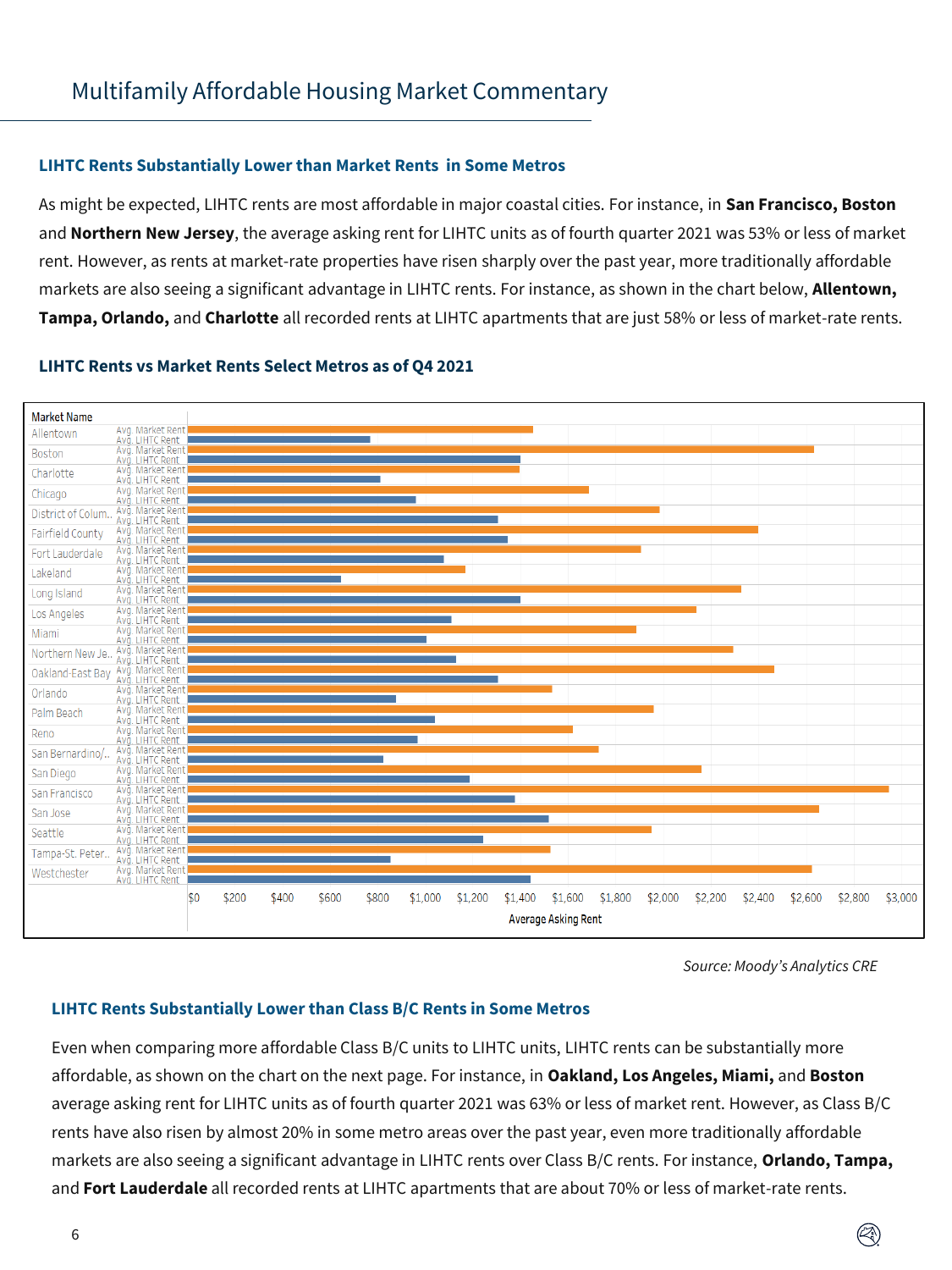

### **LIHTC Rents vs Class B/C Rents Select Metros as of Q4 2021**

*Source: Moody's Analytics CRE* 

 $(\hspace{-0.3cm}\triangleleft\hspace{-0.3cm})$ 

### **LIHTC Properties Facing Challenges but Investor Interest Remains Strong**

According to the National Low Income Housing Coalition's 2022 *The Gap* report, there are only 58 affordable and available rentals for every 100 renter households earning 50% AMI. These are the renters targeted by the LIHTC program. However, the LIHTC program faces many challenges. Construction costs are rising, so it is more costly to build new affordable LIHTC properties. In addition, the temporary 12.5% increase in the amount of 9% credits implemented by the Tax Cuts and Jobs Act enacted in December 2017 expired in 2021. Further, the 4% floor for 4% LIHTC credits will be less valuable in the current environment of rising interest rates, and some states have reached the cap on their private activity bond allocations. Despite these challenges, interest in the multifamily affordable asset class is growing, showing that more private capital could flow to affordable segments.